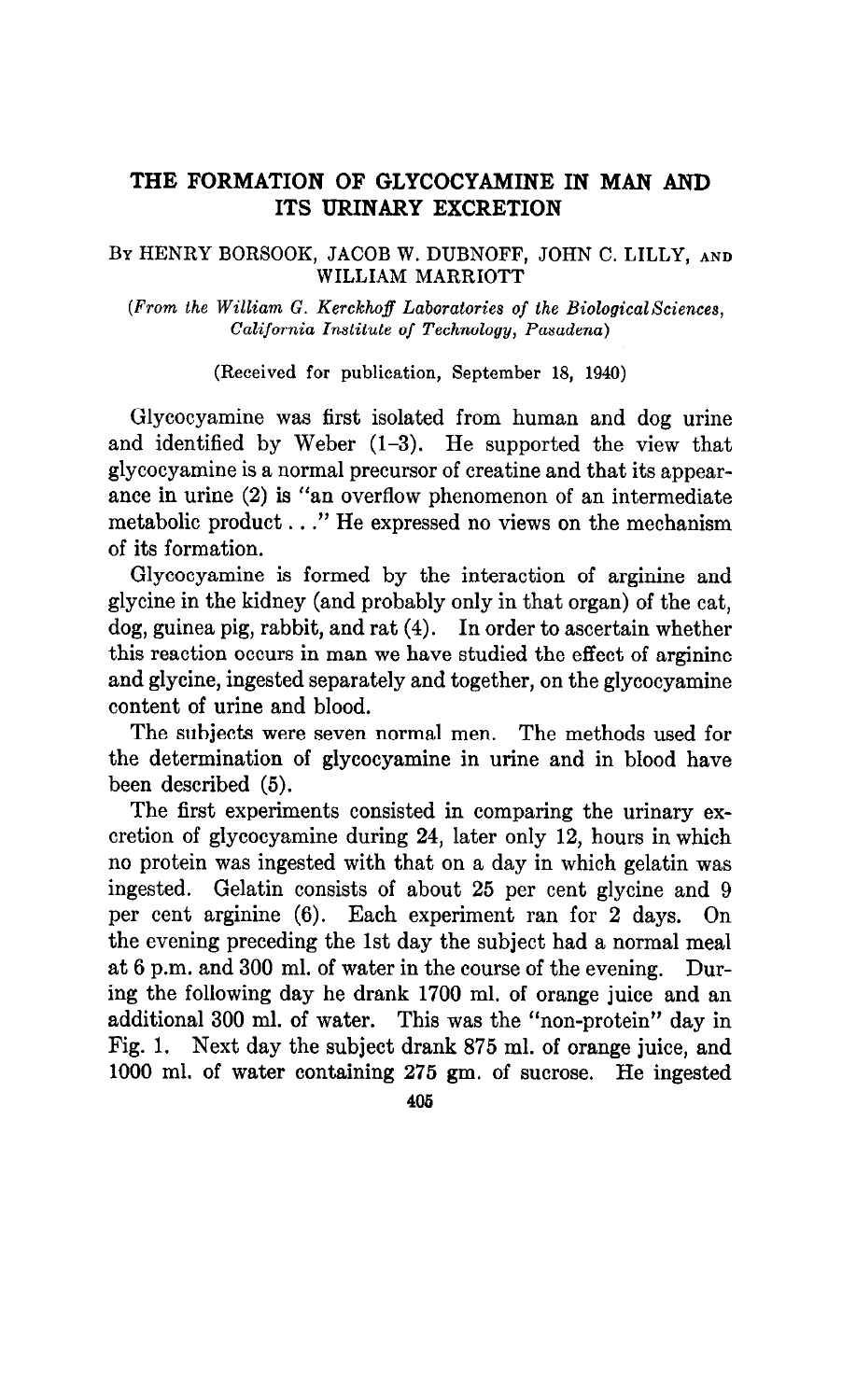65 gm. of gelatin between 8 and 9 a.m. The gelatin contained 16 gm. of glycine and 5.8 gm. of arginine. This was the "gelatin" day.

A typical result is given in Fig. 1. It shows the rapid rise in the urinary excretion of glycocyamine after the ingestion of gela-



FIG. 1. Glycocyamine excretion in urine. The ordinates represent the glycocyamine excreted in the urine in the 2 hour period ending at the time indicated; the abscissae, the time at which the urine was voided. 65 gm.  $\sigma$  gelatin were ingested between  $\theta$  and  $\theta$  a.m. The horizontal right-hand experience in the total excretion of the total excretion in the non-zontal right-nanus ends of both curves represent the total excretion in the night urine (10 p.m. to 8 a.m.) divided by 5.

tin. The maximum was attained between 10 a.m. and 12 noon. By 4 p.m. this rate had subsided near to the value on the nonprotein day, and remained so during the following 14 hours. This rapid rise and fall in the rate of glycocyamine excretion occurred both when the arginine and glycine were taken in the form of gelatin and as the pure amino acids (see Figs. 1 and 2).

1t is improbable that the increased urinary excretion of glyco-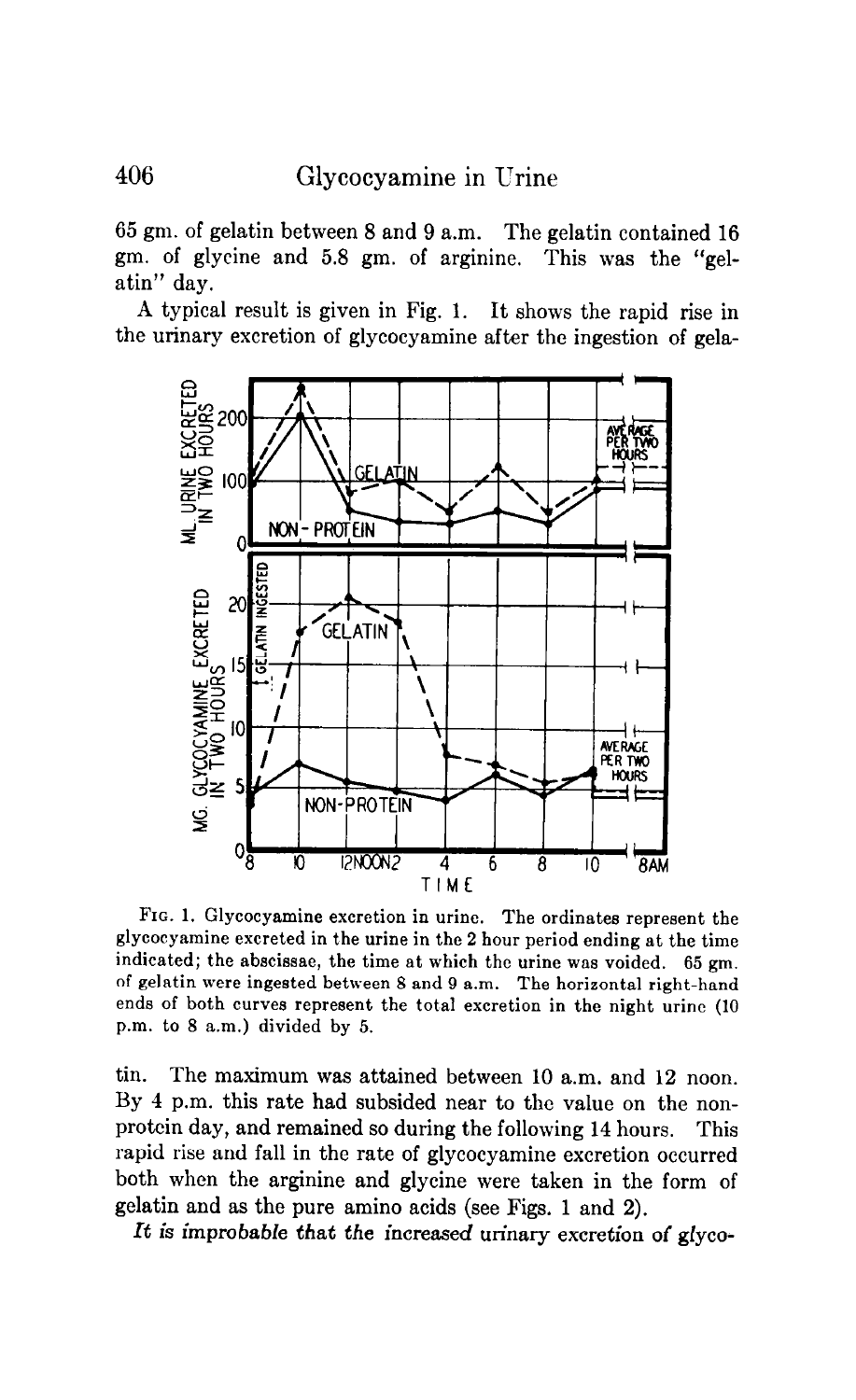cyamine observed after the ingestion of gelatin represents glycocyamine "washed out" of the tissues. If that had been the case, the excretion during the last 14 hours of the gelatin day probably would have fallen below that during the same interval on the nonprotein day; and the total amount of glycocyamine excreted over the 24 hour period would have been nearly the same on these 2 days. The 24 hour excretion of glycocyamine on the non-protein day was 65 mg. and on the gelatin day 117 mg. The lack of any relation in Fig. 1 between urine volume and the amount of glycocyamine excreted is in accord with this interpretation.

Table I is a summary of the findings in experiments similar to that in Fig. 1 in five other subjects. The data for the period from 6 a.m. to 6 p.m. only are given.

| Subject No. | Non-protein day |              | Gelatin day  |              |
|-------------|-----------------|--------------|--------------|--------------|
|             | Urine volume    | Glycocyamine | Urine volume | Glycocyamine |
|             | ml.             | mg.          | ml.          | mg.          |
|             | 475             | 43.7         | 890          | 87.5         |
| 2           | 1715            | 34.3         | 1785         | 114.0        |
| 3           | 370             | 34.0         | 600          | 60.0         |
| 4           | 1220            | 32.9         | 1520         | 88.2         |
| 5           | 470             | 24.4         | 1350         | 81.6         |

TABLE I Effect of Ingestion of 66 Gm. of Gelatin on Urinary Glycocyamine

The figures for glycocyamine excretion on the non-protein days in Table I indicate that over 24 hours they would have been of the order of magnitude of 40 to 60 mg. Weber (3) reported average figures for 24 hours of 39.5 mg. for males and 75.1 mg. for females. Weber's values are lower, probably because the figures obtained with his analytical method represent only 75 per cent or less of the glycocyamine present.

A series of experiments was carried out on two subjects in which arginine and glycine, alone and together, were administered in the form of the pure amino acids. The two subjects remained on the identical diet for the 9 days of the experiment. Breakfast and luncheon consisted of orange juice and coffee; dinner was a normal meal in which the meat course was a weighed amount of Hamburger steak. During the day 200 ml. of water were drunk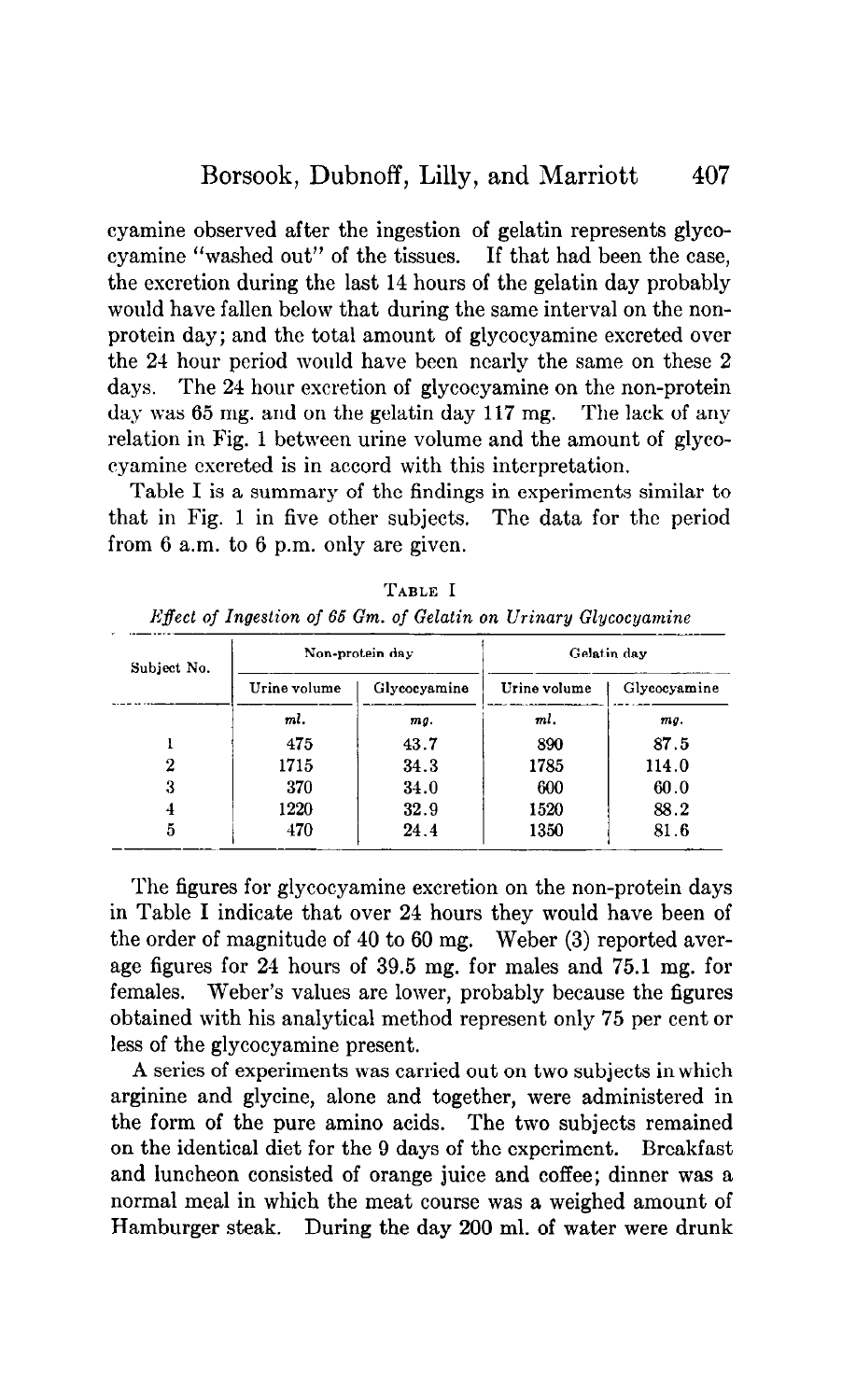# 408 Glycocyamine in Urine

every 2 hours. Urine was collected every 2 hours from 6 a.m. to 6 p.m. On the 3rd day of this regime the urine voided every 2 hours during the day was analyzed; the values obtained gave the "normal" graph in Fig. 2. On the 5th day the subjects ingested 16 gm. of glycine between 8.30 and 9.30 a.m.; the glyco-



FIG. 2. Glycocyamine excretion in urine. The ordinates represent the glycocyamine excreted in the urine in the 2 hour period ending at the time indicated; the abscissae, the time at which the urine was voided. The amino acids were ingested, on each of the 4 days, in four portions between 8.30 and 9.30 a.m. The blood concentrations, at successive 2 hour intervals after the beginning of the experiment, on a day on which glycine and arginine were ingested together were  $1, 0.6, 2, 0.4, 3, 0.7, 4, 0.8,$  and  $5, 1.0$ mg. per cent.

cyamine excretion on this day is designated in Fig. 2 as "glycine." On the 7th day between 8.30 and 9.30 a.m. the subjects consumed 16 gm. of glycine and 4.8 gm. of arginine, and on the 9th day 4.8 gm. of arginine. The glycocyamine excretion on these days shown in Fig. 2 is designated "glycine  $+$  arginine" and "arginine."

Fig. 2 shows that after the ingestion of glycine alone more glycocyamine appeared in the urine. These increases were small,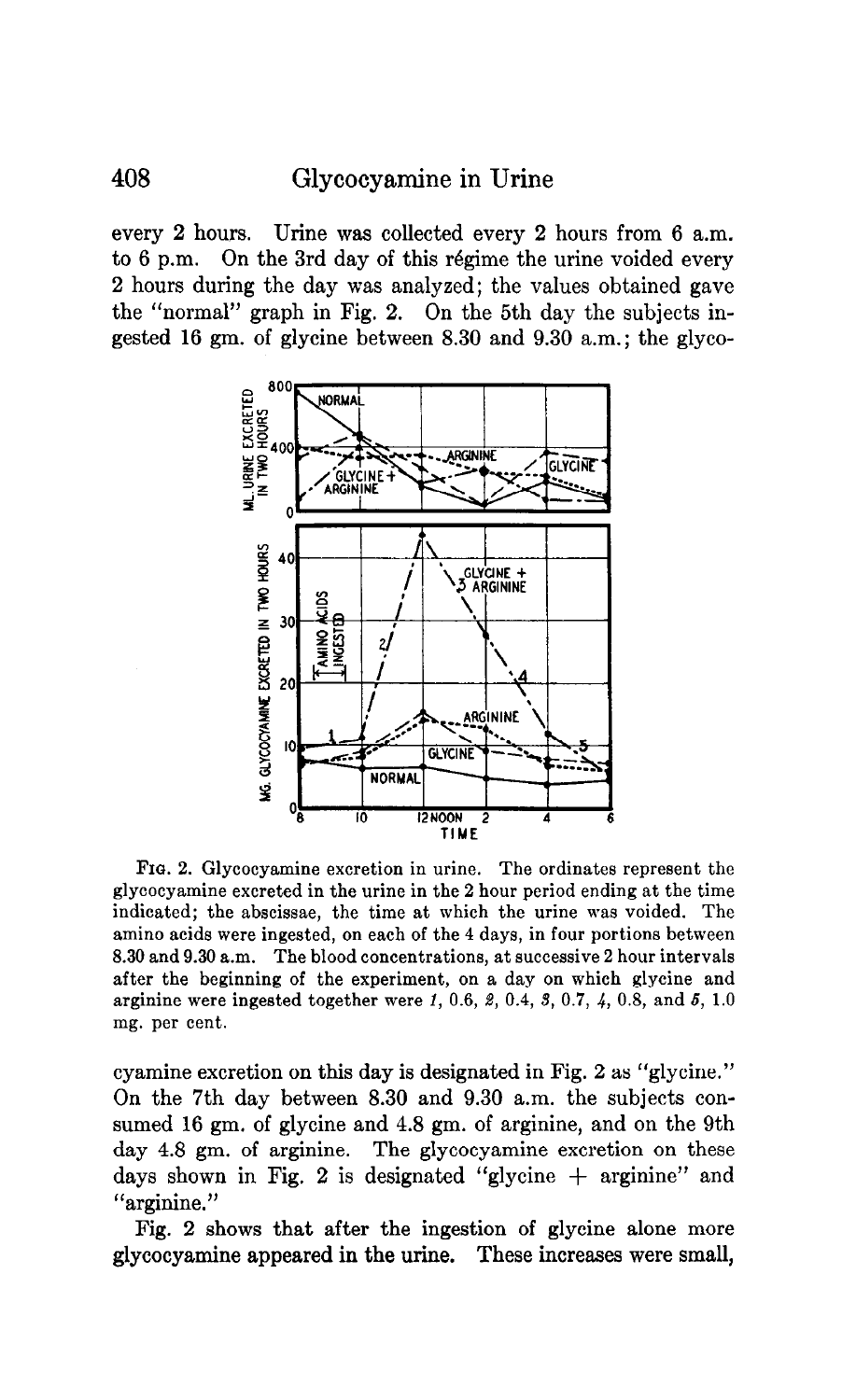however, compared to those obtained when the two amino acids were taken together. Thus on the normal day the glycocyamine excretion in 12 hours was 29.0 mg., on the glycine day 54.3 mg., on the arginine day 55.4 mg., and on the glycine  $+$  arginine day 99.0 mg. The sum of the increases over the normal day with glycine and arginine when these were ingested separately was 51.7 mg.; when ingested together it was 70 mg.

In the second subject the glycocyamine excretion on the normal day was 31.2 mg., on the glycine day 30.7 mg., on the arginine day 28.4 mg, and on the glycine  $+$  arginine day 61.8 mg.

The increase in glycocyamine in the urine after the ingestion of arginine and glycine was of the same order of magnitude as when the same amounts of these amino acids were ingested in the form of gelatin. The increase in urinary glycocyamine after the ingestion of gelatin may be ascribed to the arginine and glycine it contained.

These findings taken in conjunction with those obtained with surviving slices of kidney and with kidney extracts (4) may be considered as establishing the formation of glycocyamine by transamidination in man.

Blood was analyzed every 2 hours on the days on which the subjects ingested the glycine and arginine together. In the subject of Fig. 2 the concentrations were, in mg. per cent, 0.6, 0.4, 0.7, 0.8, and 1.0. The peak of the urinary excretion of glycocyamine occurred between the second and third of these values. There was no discernible relation between the glycocyamine concentration in the blood and its increased rate of excretion in the urine. The findings were essentially the same in the other subject.

We have made some preliminary observations on the excretion of glycocyamine by human subjects with kidney disease. On an ordinary diet they excreted less glycocyamine than normal individuals and the increase after the ingestion of arginine and glycine was less also. Thus in one subject who' was diagnosed as having subacute glomerulonephritis the excretion of glycocyamine in the urine in an experiment similar to that of Fig. 1 was on the non-protein day 1.5, 3.0, 2.5, 2.6, 2.1, and 1.0 mg. in successive 2 hour intervals between 6 a.m. and 6 p.m.; and on the gelatin day 1.0, 3.1, 5.3, 2.4, 1.9, and 2.8 mg.